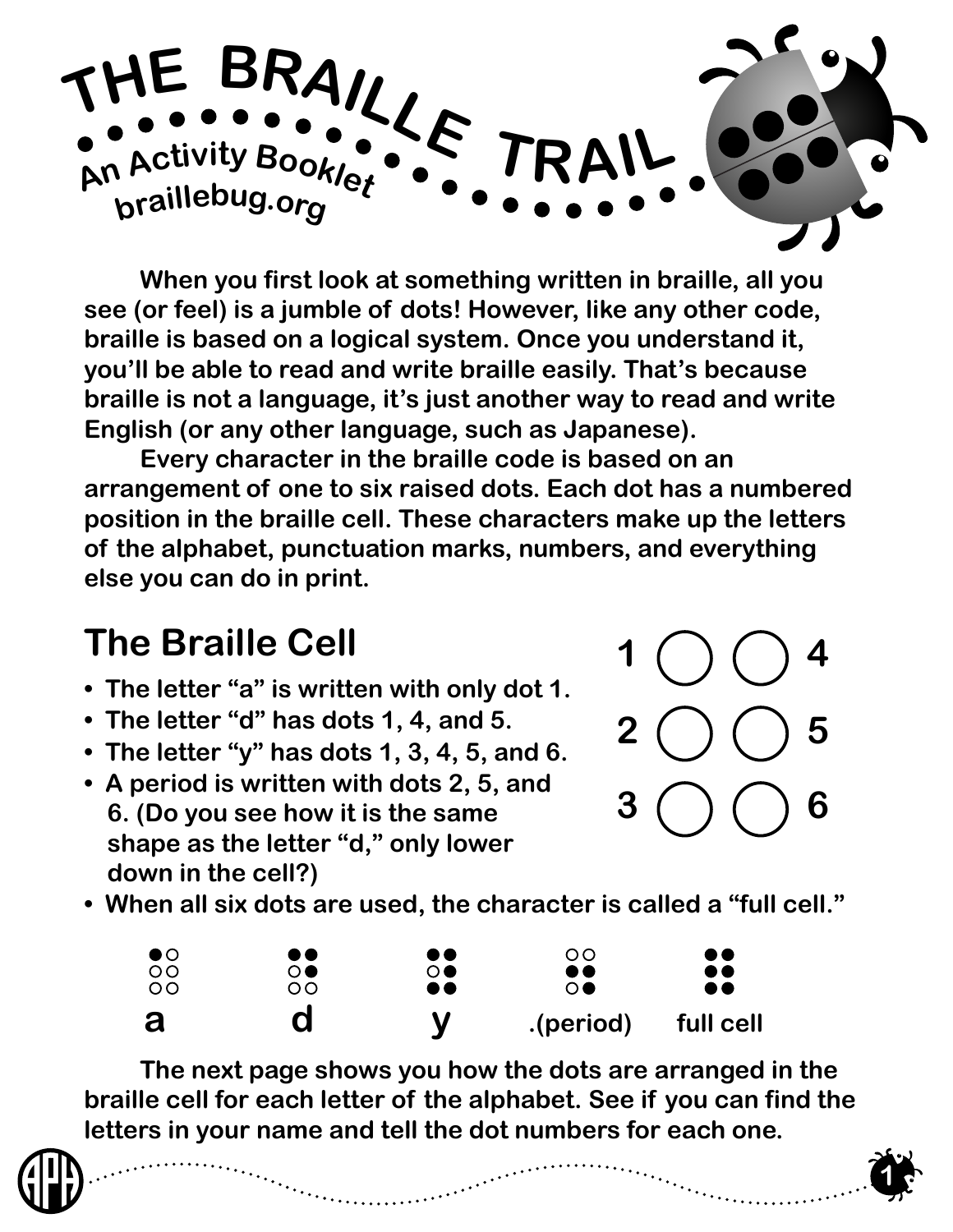|            |                                     |                             | $\omega$ $\omega$     |                                                                               |                                         |                    | Alphabet card that shows the alphabet with<br>Compare this alphabet to the one on The Braille<br>raised dots and hold and to this |                                                           |                                                                                  |
|------------|-------------------------------------|-----------------------------|-----------------------|-------------------------------------------------------------------------------|-----------------------------------------|--------------------|-----------------------------------------------------------------------------------------------------------------------------------|-----------------------------------------------------------|----------------------------------------------------------------------------------|
| 400        |                                     |                             |                       | N                                                                             |                                         | X                  | Ś                                                                                                                                 | $\textcolor{red}{\textstyle\boldsymbol{\textstyle\cdot}}$ | $\textcolor{red}{\blacksquare}$                                                  |
|            | <b>Braille Cell</b>                 | <b>Lhe</b>                  |                       | $\begin{array}{c} \bullet \circ \bullet \\ \bullet \bullet \circ \end{array}$ |                                         | $\sum$             | $\circ$<br>$\circ$<br>$\sum$                                                                                                      | $\bar{\bigcirc}$<br>$\bigcirc$                            | $\bullet\circ$<br>$\overline{O}$                                                 |
|            | $\boldsymbol{\omega}$               |                             |                       | $\mathbf{C}$                                                                  | $\mathbf O$                             |                    | 3                                                                                                                                 |                                                           | $\boldsymbol{\pi}$                                                               |
|            |                                     |                             |                       | $\overline{\circ}$<br>$\overline{\bigcirc}$                                   | $\mathbf{O}$<br>$\overline{O}$          | $\overline{\circ}$ | $\begin{matrix} 0 \\ 0 \\ 0 \end{matrix}$<br>$\ddot{\bullet}$                                                                     | $\overline{O}$<br>$\bigcirc$<br>O                         | $\begin{matrix} \bullet & \circ \\ \circ & \circ \end{matrix}$<br>$\overline{O}$ |
|            |                                     |                             | $\boldsymbol{\omega}$ |                                                                               | $\boldsymbol{\sigma}$                   | $\mathbf \Omega$   | $\boldsymbol{\Omega}$                                                                                                             | $\overline{O}$                                            | $\boldsymbol{\varOmega}$                                                         |
| $\bigcirc$ | $\bigcirc$<br>$\bigcirc$ $\bigcirc$ | $\bigcirc \bullet \bigcirc$ |                       | $\rm \bar{\odot}$<br>$\overline{O}$                                           | $\bigcirc$ $\bigcirc$<br>$\overline{O}$ | D                  | $\bigcirc$<br>$\bigcirc$<br>$\bullet$                                                                                             | $\overline{\circ}$<br>O<br>O<br>$\overline{O}$            | $\bigcirc \circ \bullet$<br>$\circ \circ \circ$                                  |
|            |                                     |                             |                       | <b>Braille Alphabet</b>                                                       |                                         | <b>The</b>         |                                                                                                                                   |                                                           |                                                                                  |

)<br>J

**2**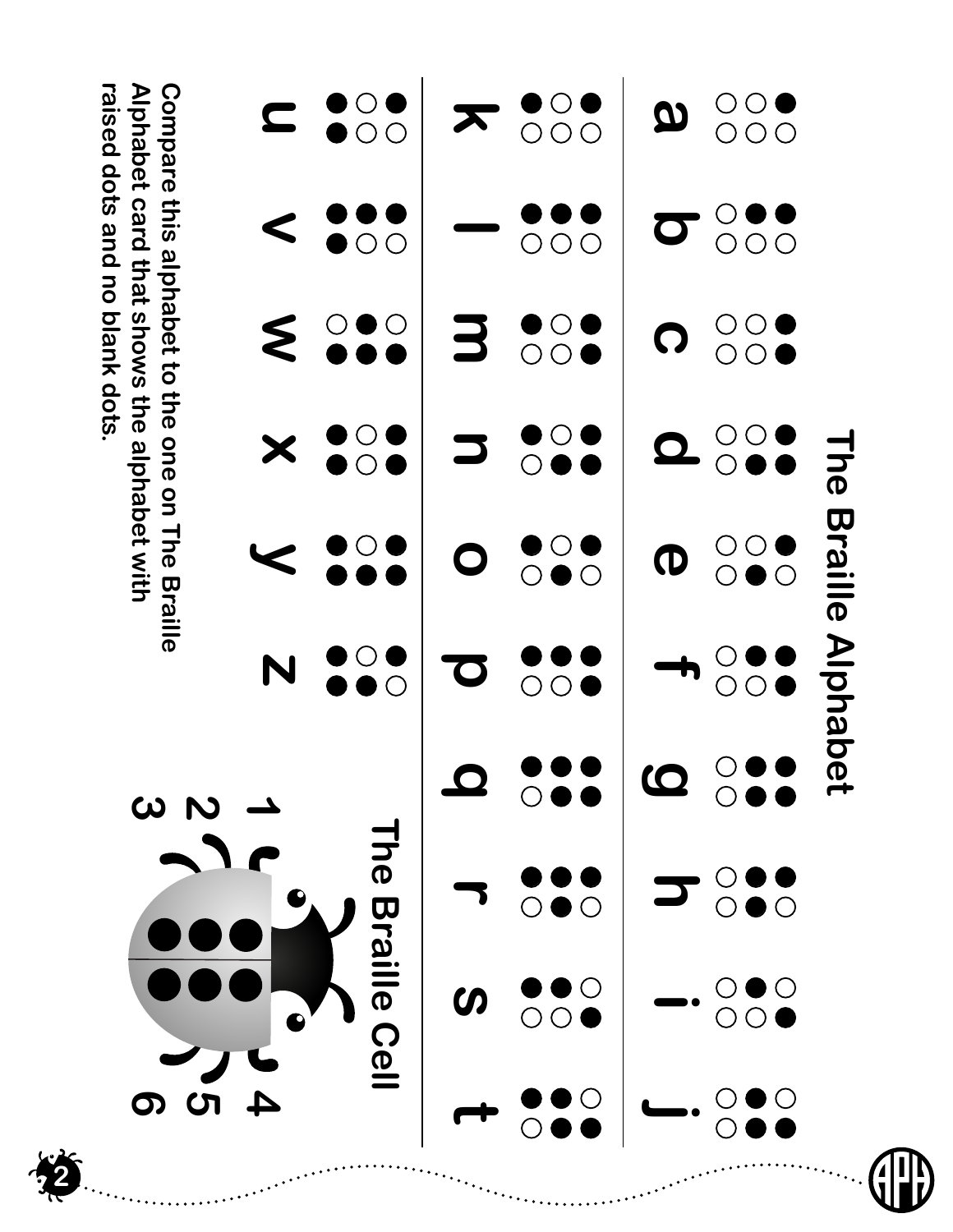**Braille does not have a separate alphabet of capital letters as there is in print. Capital letters are indicated by placing a dot 6 in front of the letter to be capitalized. Two capital signs mean the whole word is capitalized.**

,karl ,,stop **K a r l** Capital sign <u>→→</u> ∴ : : : **ST OP**

 **Braille numbers are made using the first ten letters of the alphabet, "a" through "j," and a special number sign, dots 3, 4, 5, and 6.**

|  | e de la de la de la de la de la de la de la de la de la de la de la de la de la de la de la de la de la de la |  |  |  |  |
|--|---------------------------------------------------------------------------------------------------------------|--|--|--|--|
|  | 1 2 3 4 5 6 7 8 9 0                                                                                           |  |  |  |  |

 **Larger numbers only need one number sign. The comma in braille is dot 2.**

 $346 =$  :  $\cdots$  : 1,428,300 = :  $\cdots$  : : : . . . . . .

 **The Braille Alphabet card shows the capital sign, numbers, comma, and more punctuation symbols with raised dots.**



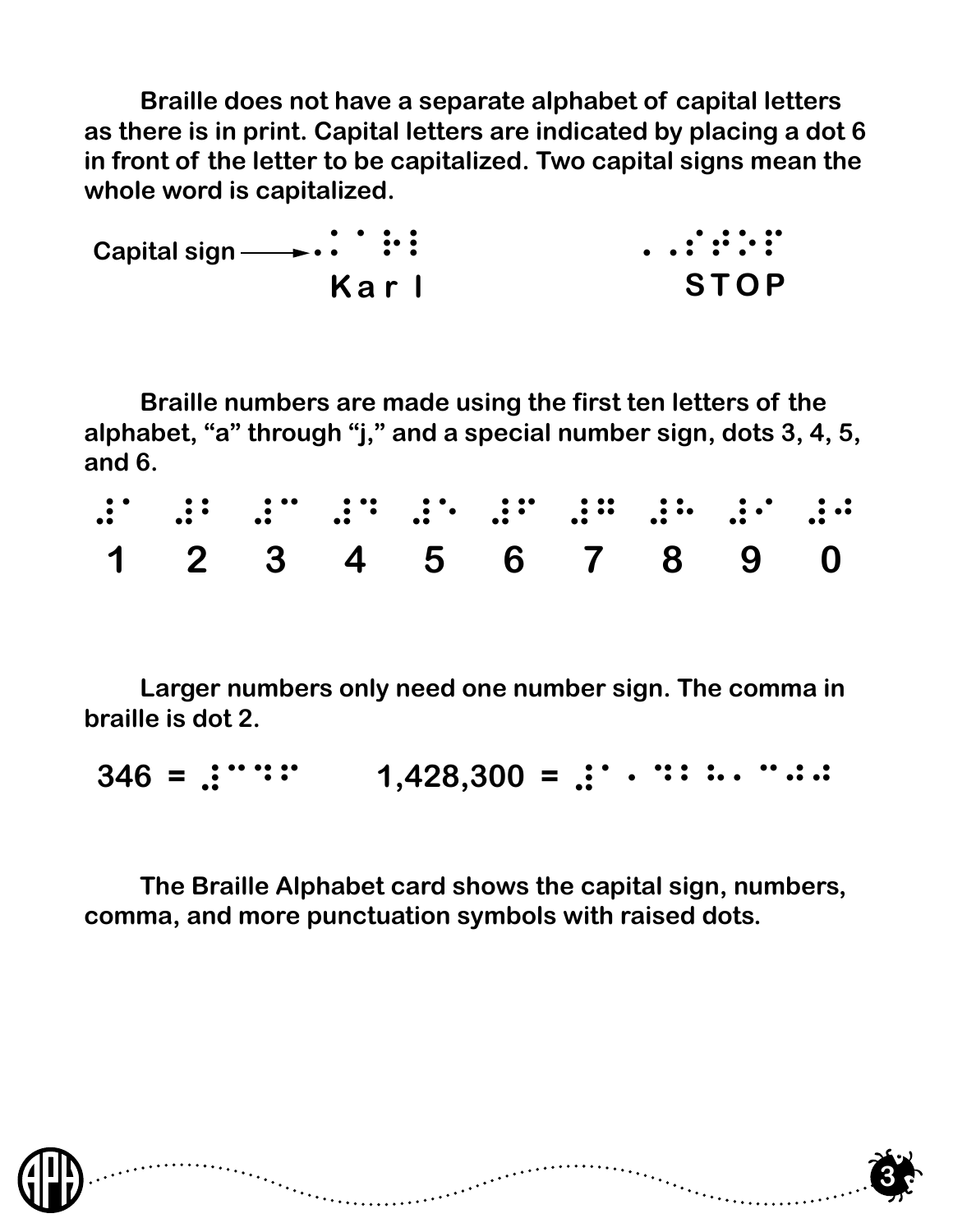## **Write Your Name in Braille**

**Write the letters of your name on the lines. Then fill in the dots for your name in braille. The capital sign has already been done for you.**

| ,,,,                                 |                                 |                                                           |                          |                  |                                |                                |                                                                 |                                              |                                                                                                                              |                                       |                  |
|--------------------------------------|---------------------------------|-----------------------------------------------------------|--------------------------|------------------|--------------------------------|--------------------------------|-----------------------------------------------------------------|----------------------------------------------|------------------------------------------------------------------------------------------------------------------------------|---------------------------------------|------------------|
| OO<br>$\bigcirc$                     | ()()<br>$\bigcirc$              | $\bigcirc$<br>$\bigcirc$<br>$\bigcirc$                    | $\bigcirc$<br>OO<br>OΟ   | OO<br>O O        | OO OO<br>O O<br>$\bigcirc$     | $\bigcirc$<br>OΟ<br>$\bigcirc$ | $\bigcirc$<br>O O<br>O O                                        | $\bigcirc$<br>$\bigcirc$<br>$\bigcirc$<br>OΟ | $\bigcirc$<br>∩                                                                                                              | $\bigcirc$<br>OΟ<br>$\bigcirc$        | OΟ<br>OΟ<br>OΟ   |
|                                      |                                 |                                                           |                          |                  |                                |                                |                                                                 |                                              |                                                                                                                              |                                       |                  |
|                                      | know from memory?               |                                                           |                          |                  |                                |                                | Show the braille dots for another word. How many letters do you |                                              |                                                                                                                              |                                       |                  |
| $\left( \right)$<br>$\bigcirc$<br>OΟ | ()()<br>$\left( \right)$<br>O O | $\bigcap$<br>$\left( \right)$<br>$\bigcirc$<br>$\bigcirc$ | ()()<br>O O<br>$\bigcap$ | OO.<br>OΟ<br>OO. | $\bigcirc$<br>OΟ<br>$\bigcirc$ | $\bigcirc$<br>OΟ<br>OO.        | $\bigcap$<br>OO<br>$\bigcap$                                    | $\bigcirc$<br>OO<br>O O                      | $\bigcirc$<br>$\left(\begin{array}{c} \end{array}\right)$<br>$\left( \right)$<br>$\left( \right)$<br>$\bigcap$<br>$\bigcirc$ | $\bigcirc$<br>$\bigcirc$<br>$\bigcap$ | O O<br>OΟ<br>O O |
|                                      | <b>Braille Riddles</b>          |                                                           |                          |                  |                                |                                |                                                                 |                                              |                                                                                                                              |                                       |                  |

- **1. What bow can never be tied?**
	- a rainbow
- **2. How can you make seven even?**

**4**

- $\ddot{\bullet}$  to see the second the second second second second second second second second second second second second second second second second second second second second second second second second second second second s
- **3. What do you get if you cross an insect with a rabbit?**

| $\bullet\quad\bullet\quad\bullet\bullet\quad\bullet$                     |  |                                         |  |  |
|--------------------------------------------------------------------------|--|-----------------------------------------|--|--|
| $\bullet$ $\bullet$ $\bullet$ $\bullet$<br>$\bullet$ $\bullet$ $\bullet$ |  | $\bullet$ $\bullet$ $\bullet$ $\bullet$ |  |  |

**Copyright © 2019 American Printing House for the Blind (APH). Braille Trail® and Braille Bug® are both registered trademarks of APH. Activity Book content was originally developed by Frances Mary D'Andrea and Anna Swenson, American Foundation for the Blind (AFB).**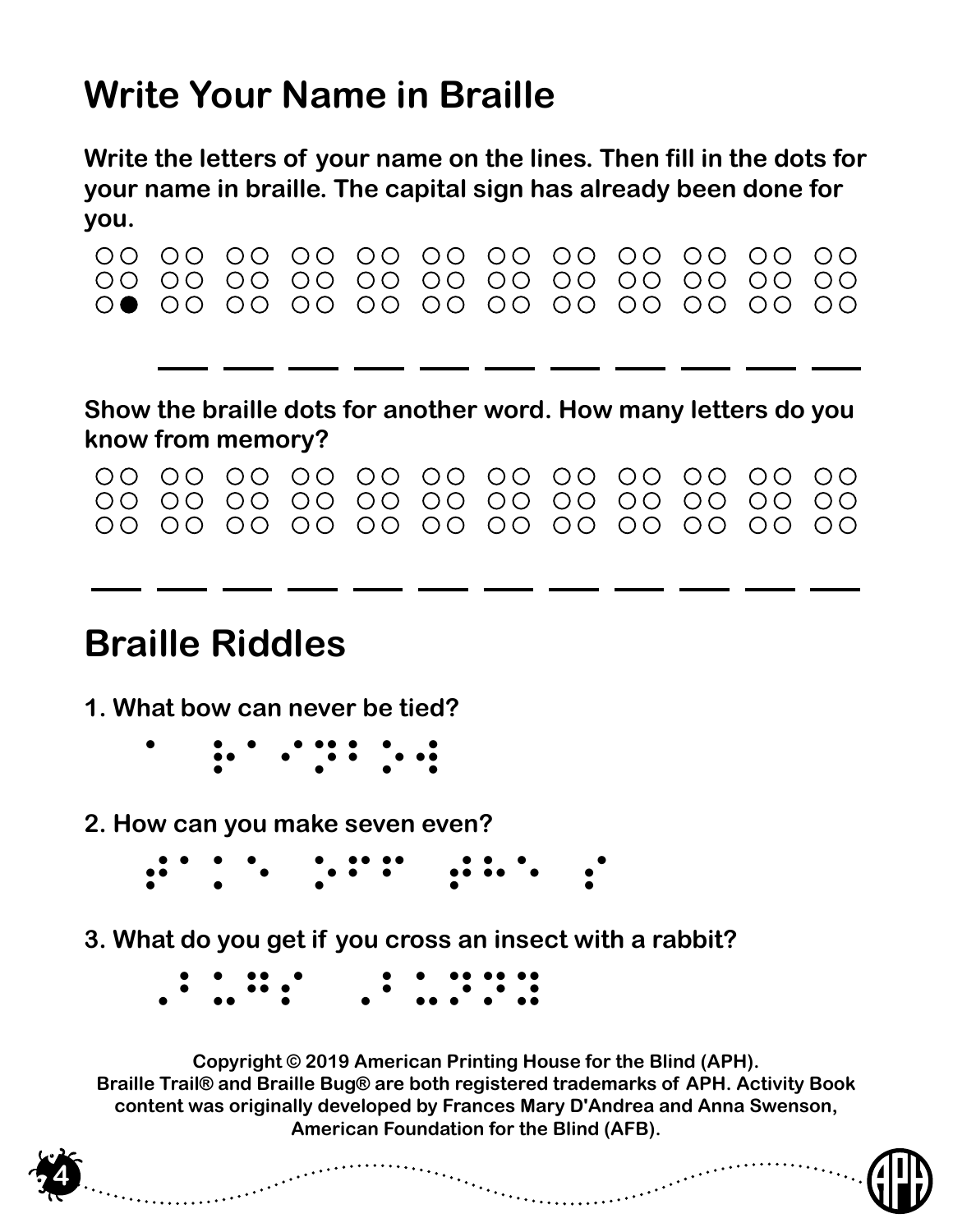

**Follow the trails and read the braille to find the mesages. Each sentence begins with a capital letter.**

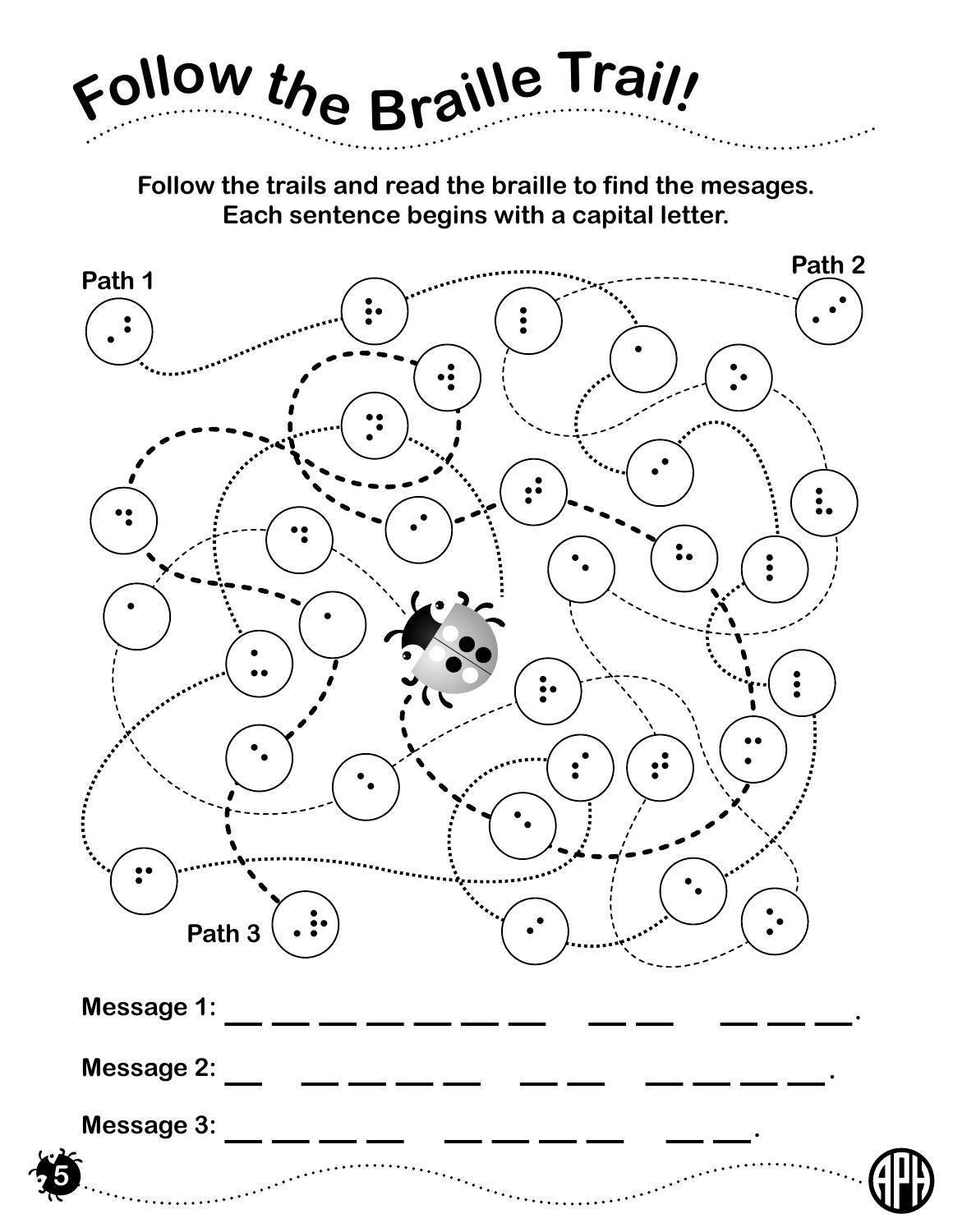

**Make compound words by matching the word on the right with one on the left.**





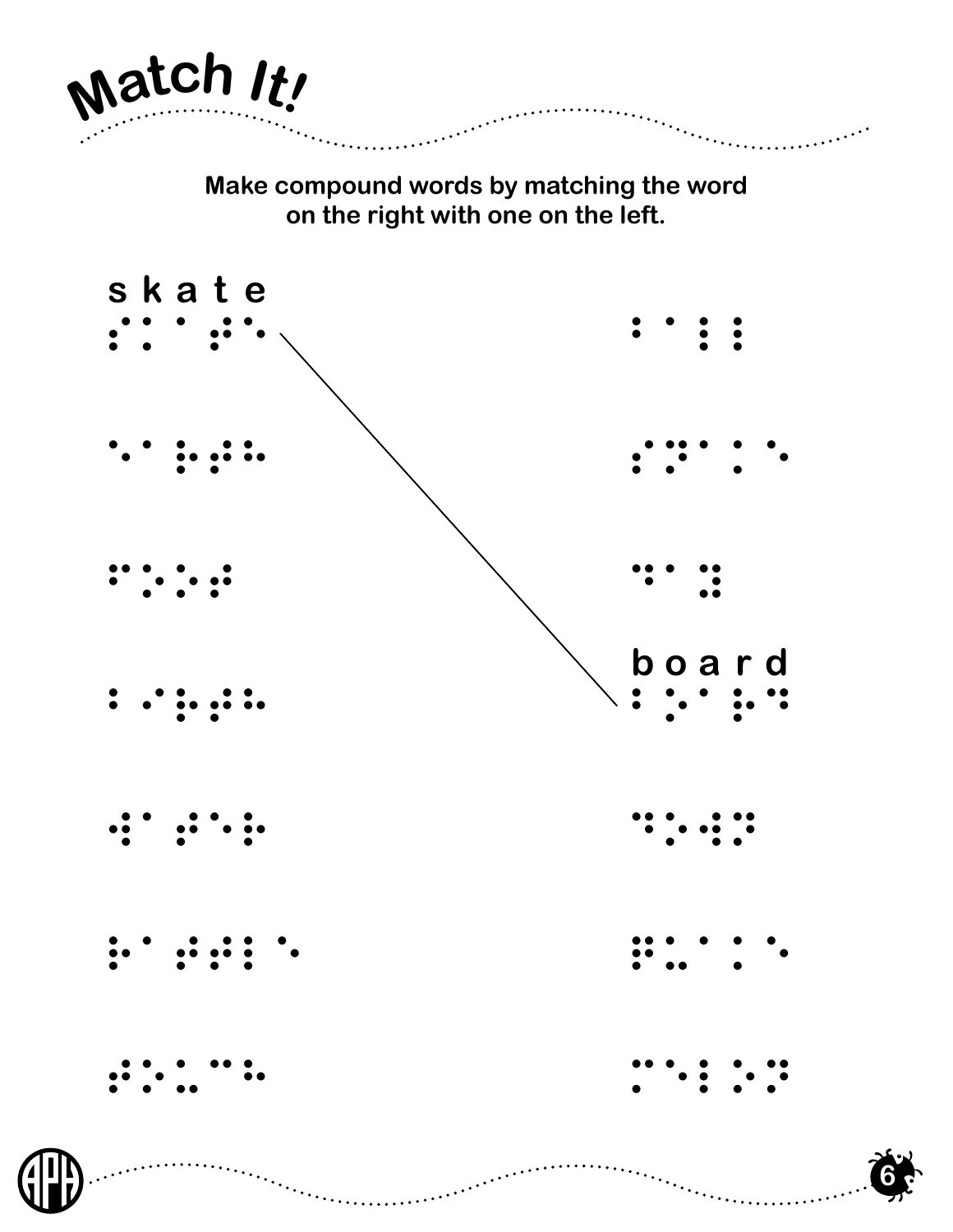

- **Louis Braille was only 15 years old when he invented the braille code.**
- **The simple six-dot cell created by Louis Braille is used all over the world by people who read many different languages.**
- **Braille textbooks are provided free to students who need them. Students can purchase books in braille to read for pleasure from special companies or borrow them by mail from the Library of Congress. Books for younger children sometimes have both the print and braille text on each page so their teachers or parents can follow along and help.**
- **Braille takes up more space than print. A regular sixth-grade math book is 11 volumes in braille!**
- **Braille maps, rulers, graph paper, protractors, calendars, and many other learning tools are available through the American Printing House for the Blind (shop.aph.org).**
- **People who reade braille can send and receive braille materials, books, and equipment free of charge through the U.S. Postal Service.**
- **A braille watch is read by touch, but it doesn't have braille numbers; there's not enough room! Instead there may be a group of 3 dots for a short raised line at the 12, two dots at the 3, 6, and 9, and a single dot to mark the other numbers.**
- **Some of your favorite games are available in braille thorugh companies that specialize in products for people with disabilities. These include Monopoly, Scrabble, Uno, Bingo, and playing cards.**
- **More braille is being used in the community, thanks to the Americans with Disabilities Act (ADA) that was passed in 1990. You might see braille numbers in elevators, and braille menus in some restaurants. Where else have you seen braille recently?**
- **An asteroid was named in honor of Louis Braille.**

**7**